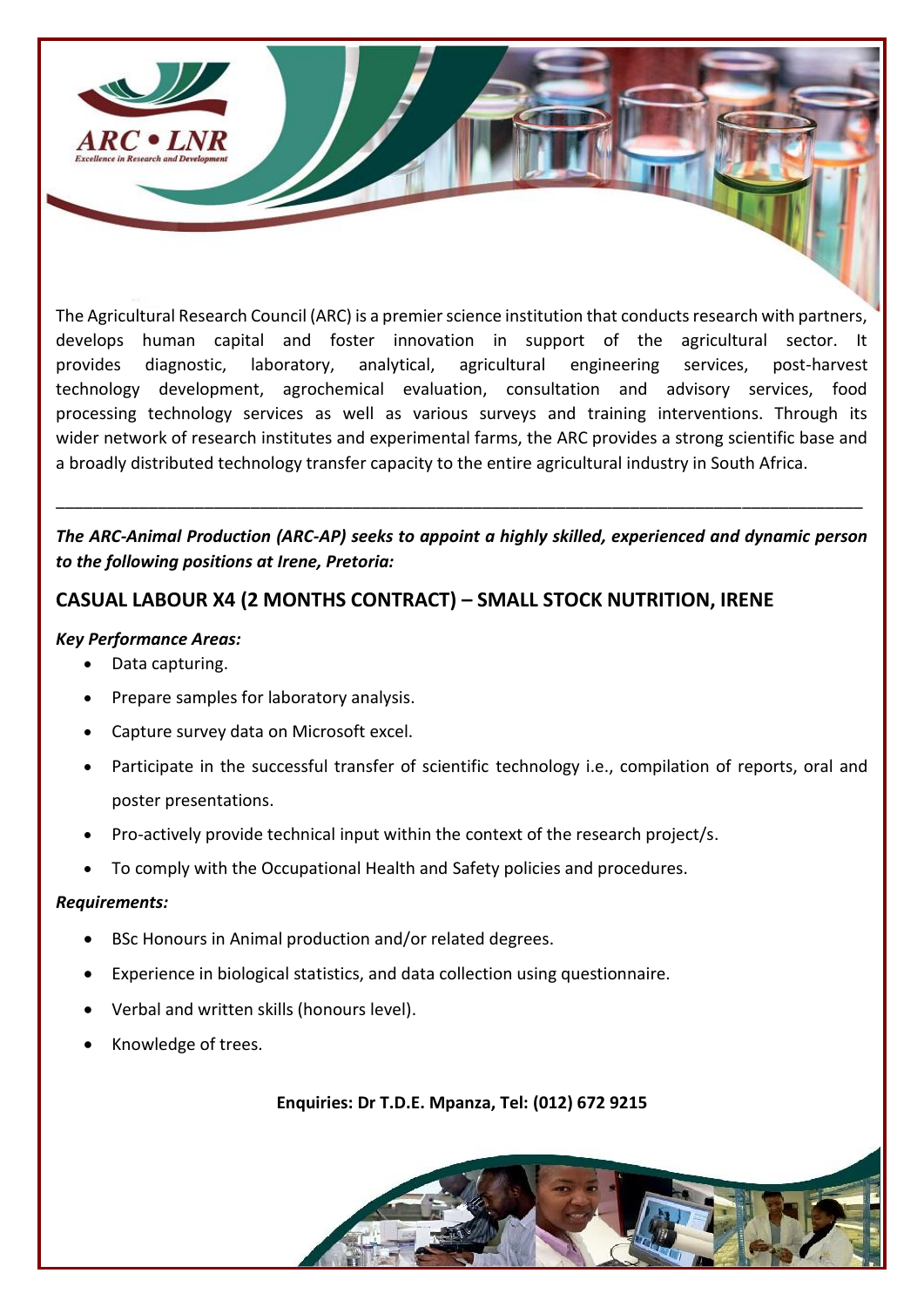

# **CASUAL LABOUR X58 – (ONE WEEK CONTRACT) SMALL STOCK NUTRITION UNIT IN THE FOLLOWING NORTH WEST DISTRICTS:**

- **- Bojanala Platinum (15 people)**
- **- Dr Kenneth Kaunda (13 people)**
- **- Dr Ruth Segomotsi Mompati (15 people)**
- **- Ngaka Modiri Molema (15 people)**

**NB: Please clearly indicate the district that you are applying for and you must be from that district.**

### *Key Performance Areas:*

- Helping in conduction survey (this will require some skills of reading and writing).
- Help in collecting bio-feed samples.

### *Requirements:*

- Grade 10
- Ability to do routine work and walking long distance collect data.
- Verbal and written skills.
- Must understand and be able to speak the local language.
- Knowledge of trees.

## **Enquiries: Dr T.D.E. Mpanza, Tel: 012 672 9215**

# **CLOSING DATE FOR APPLICATIONS: 07 JUNE 2022**